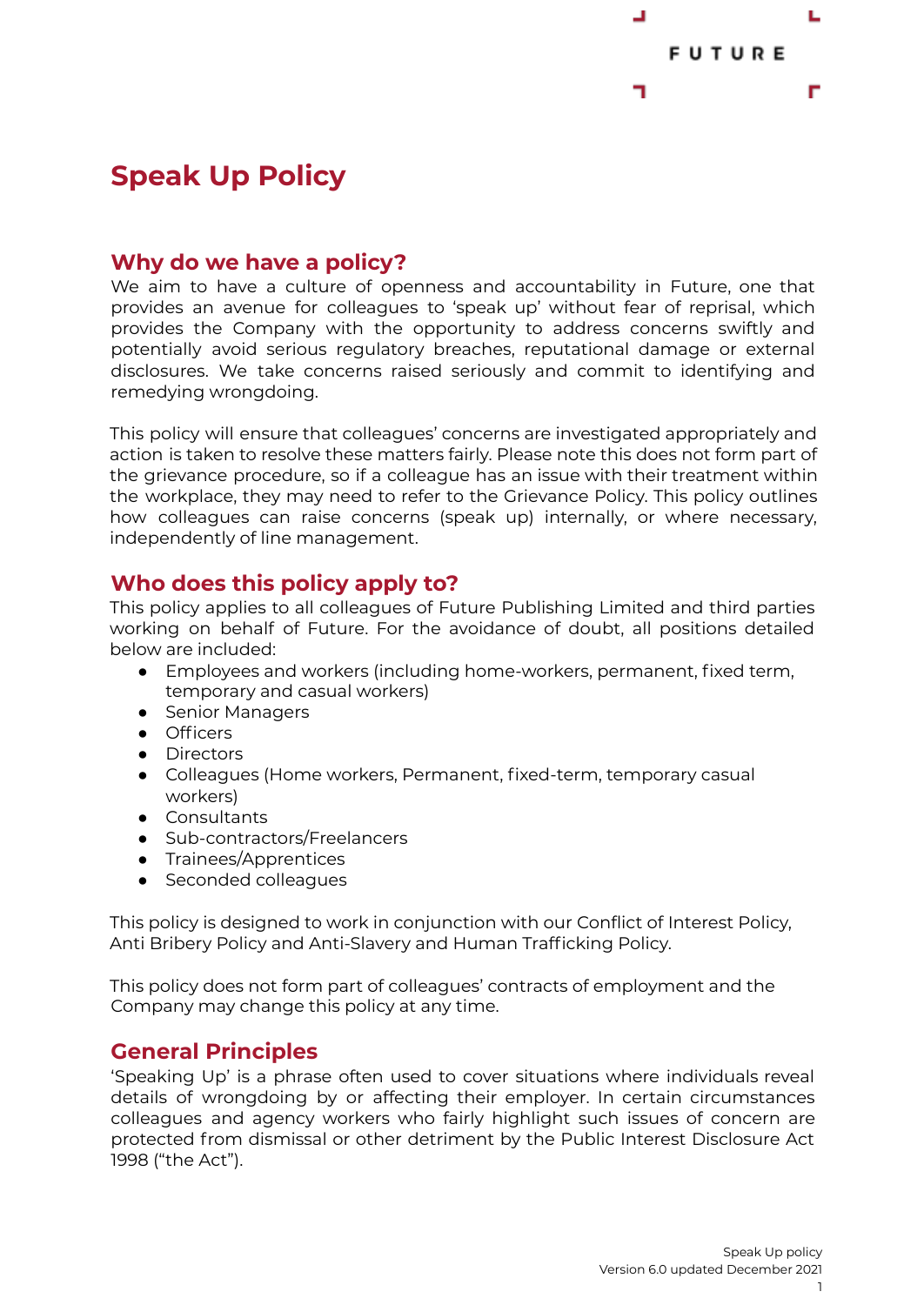

In order for a colleague or agency worker to gain legal protection they must have made a protected "qualifying disclosure". This is briefly explained below.

#### **What is a "qualifying disclosure"?**

The provisions of the Act (and case law) are extremely complex and it would be difficult to cover them comprehensively in this policy document. In simple terms, colleagues and agency workers are protected from the effects of making disclosures concerning breaches of legal obligations, which show that criminal offences have occurred (or might occur) or that health and safety is compromised i.e. they should not be dismissed or be at a detriment as a result of the disclosure.

The Policy is designed to enable colleagues to raise genuine concerns about anything they consider to show serious wrongdoing or poor behaviour this could be related to the following - please note this list is not exhaustive:

- Improper conduct or unethical behaviour
- Criminal activity
- Failure to comply with legal obligations
- Financial irregularity, fraud, dishonesty
- Danger to health and safety
- The offering or receiving a bribe as a reward to act improperly
- Exploiting another person for commercial or personal gain e.g. slavery, compulsive behaviour or human trafficking
- Deliberate breaches of Future's systems, policies or procedures
- Attempts to conceal any of the above

The Speak up policy is primarily for concerns where public interest is at risk, which includes a risk to the wider public, customers, colleagues or the organisation itself.

#### **When is a qualifying disclosure protected?**

In order for a qualifying disclosure to be protected it must be made to an appropriate person or body and should usually be dealt with as an internal matter in the first instance. On rare occasions it may be appropriate to report matters to an outside agency or the media as a first step.

### **Procedure**

#### **Colleague Responsibilities**

The usual procedure for voicing any concerns is to discuss these with your Line Manager. However due to the severity and sensitivity of some issues, we realise it may be difficult or impossible for colleagues to do so. these cases, they can raise their concerns with the following people:

Head of Department Chief People Officer Head of Legal Any ELT or Board Member

Sometimes, you may feel reticent about raising concerns. If you have a genuine concern and do not wish to approach management directly, or wish to report your concern anonymously, then you can feel comfortable that you can use the external confidential Speak Up phone line.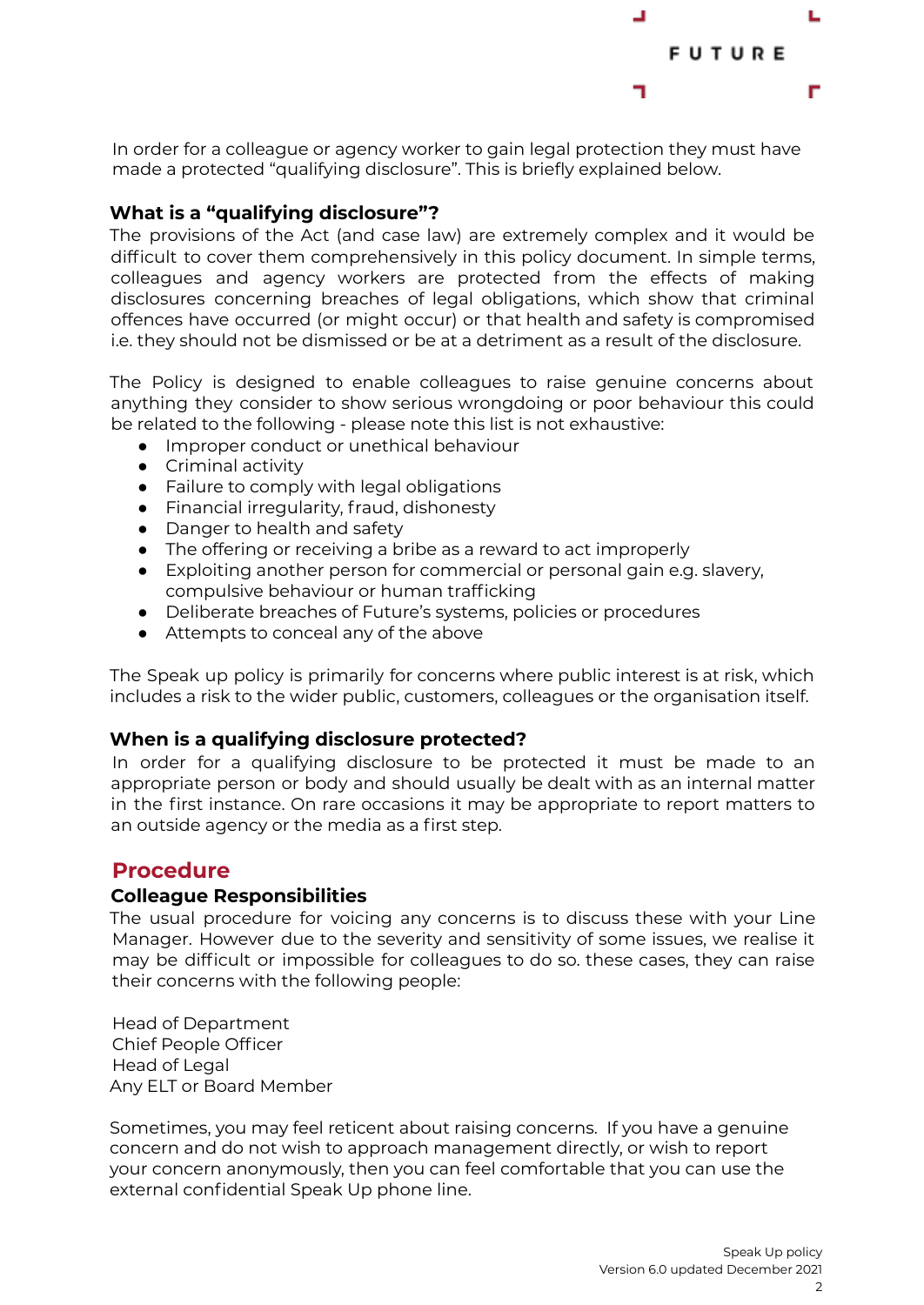

The Speak up line is managed by the independent charity Protect. They provide free, confidential advice on 'speak up' matters. Their contact details are:

#### **Call: 020 3117 2520**

#### **Email: whistle@protect-advice.org.uk**

The advice line is open Monday-Friday, 9am-6pm their experienced advisers can talk you through your options and help you raise a concern about malpractice at work.

Please be aware that completely anonymous disclosures are difficult to investigate, however if a colleague would like to raise their concerns confidentially we will make every effort to keep their identity secret and only reveal it where necessary, with those investigating the concern. Please note sometimes we may need to share information for further investigation so anonymity can sometimes not be guaranteed.

Due to the varied and often complex nature of these sorts of disclosures we are unable to give exact timescales, however once completed the colleague will usually be informed of the outcome, however there may be some situations where this is not the case.

If, having reported a matter, the colleague does not believe that it is being appropriately addressed they should use the company's grievance procedure. If still not resolved, or in an emergency, the colleague should report the matter to an appropriate outside body (such as the Health and Safety Executive).

So long as the colleague genuinely believes the information to be true and the matter is 'in the public interest' or could reasonably be believed to be, the company will treat all such reports with respect and will protect the colleague from reprisals, whether or not their report is eventually proved to be correct. If the colleague believes that they are being subjected to unfair treatment in connection with such a report, they should raise a grievance complaint using the process as set out in the Grievance Policy.

Colleagues who discuss the matter externally in order to take legal advice are also protected. However, malicious or vexatious reports may be dealt with as misconduct under the company's disciplinary procedure and might result in the dismissal of those concerned.

#### **Management Responsibilities**

Managers will investigate allegations of wrongdoing within the workplace or otherwise refer such allegations for investigation. Colleagues and agency workers who raise such allegations must be treated with respect and be assured that the matter will be properly investigated and necessary steps taken.

Any colleague or agency worker who penalises another, whether formally or otherwise, in connection with a protected qualifying disclosure will be subject to disciplinary action.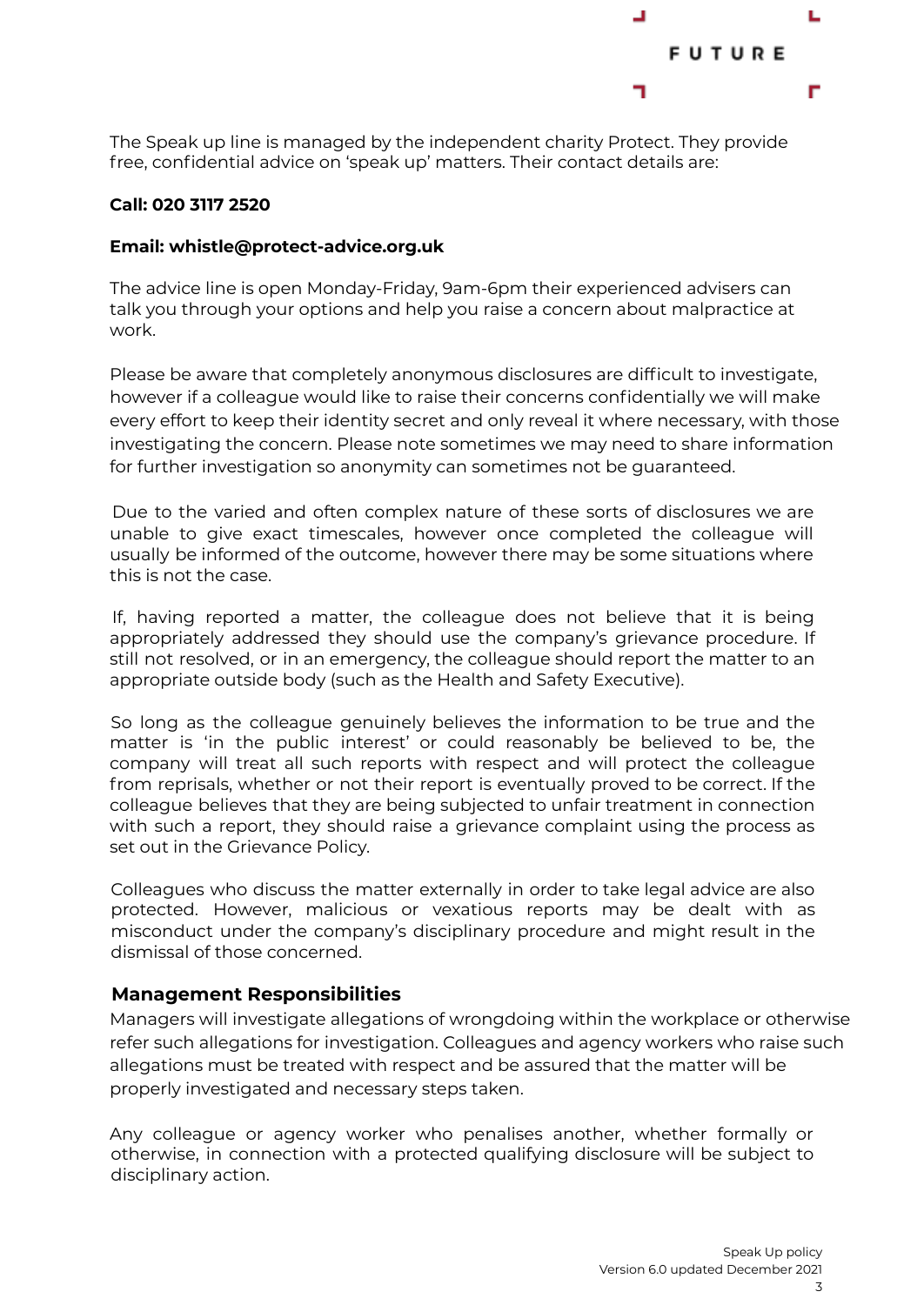

All of the above-mentioned colleagues and anyone performing services for or on behalf of Future must comply with this policy. Failure to comply with any aspect may result in disciplinary action up to and including dismissal as well as criminal offences.

#### **ALTERNATIVE REPORTING METHODS**

If your concern relates to GoCompare.com Limited and you are uncomfortable reporting using the methods above then you can also contact the Financial Conduct Authority.

- Call: +44 (0)20 7066 9200 during office hours or leave a message
- Email: whistle@fca.org.uk
- Write to: Intelligence Department (Ref PIDA), Financial Conduct Authority, 12 Endeavour Square, London, E20 1JN

### **Want to know more?**

If you have any questions in relation to this policy, please contact People and Culture at peopleandculture@futurenet.com for further information.